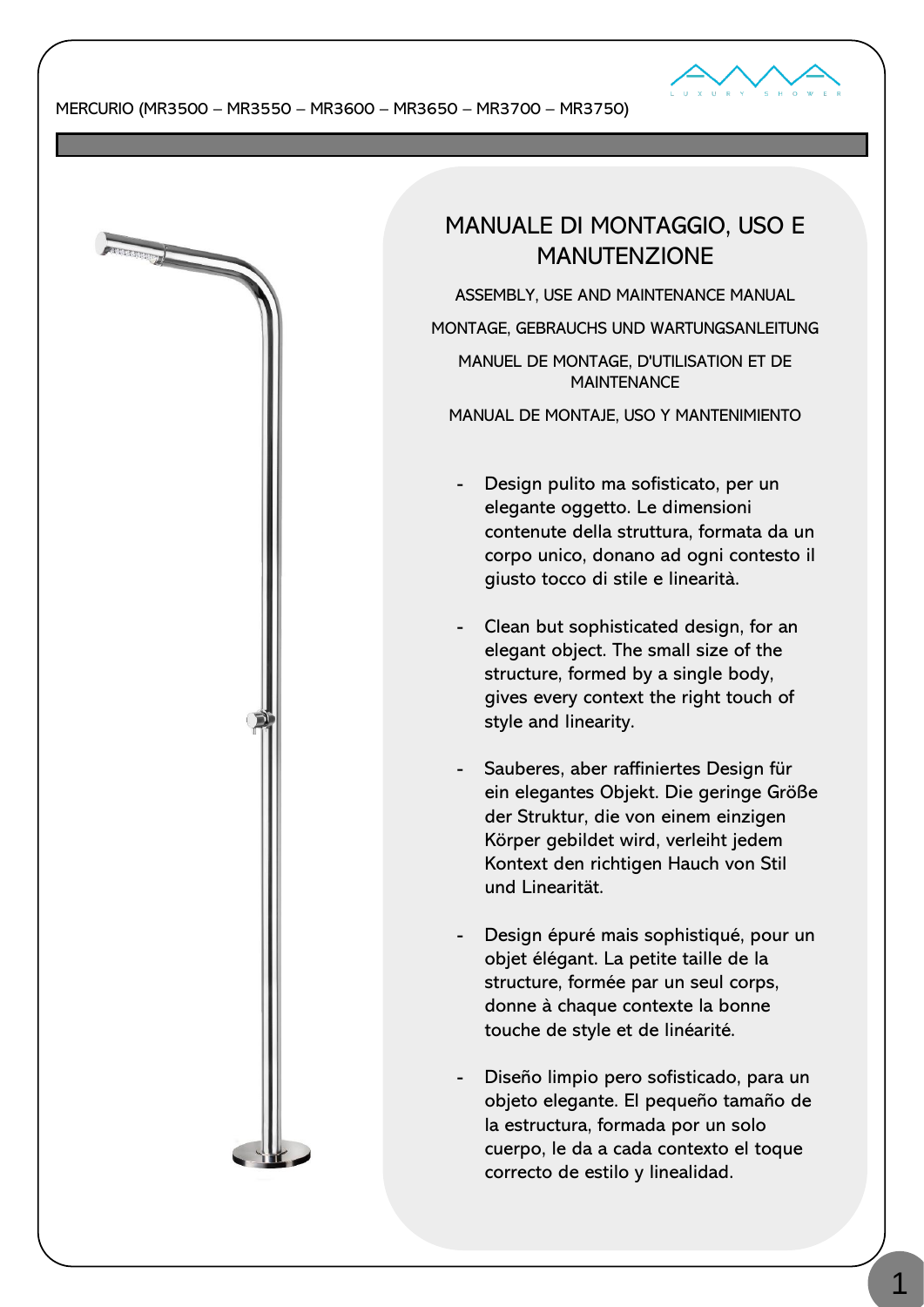

# QUOTE DIMENSIONALI GENERALI

GENERAL MEASURES – ALLGEMEINE MASSNAHMEN – MESURES GÉNÉRALES – MEDIDAS GENERALES

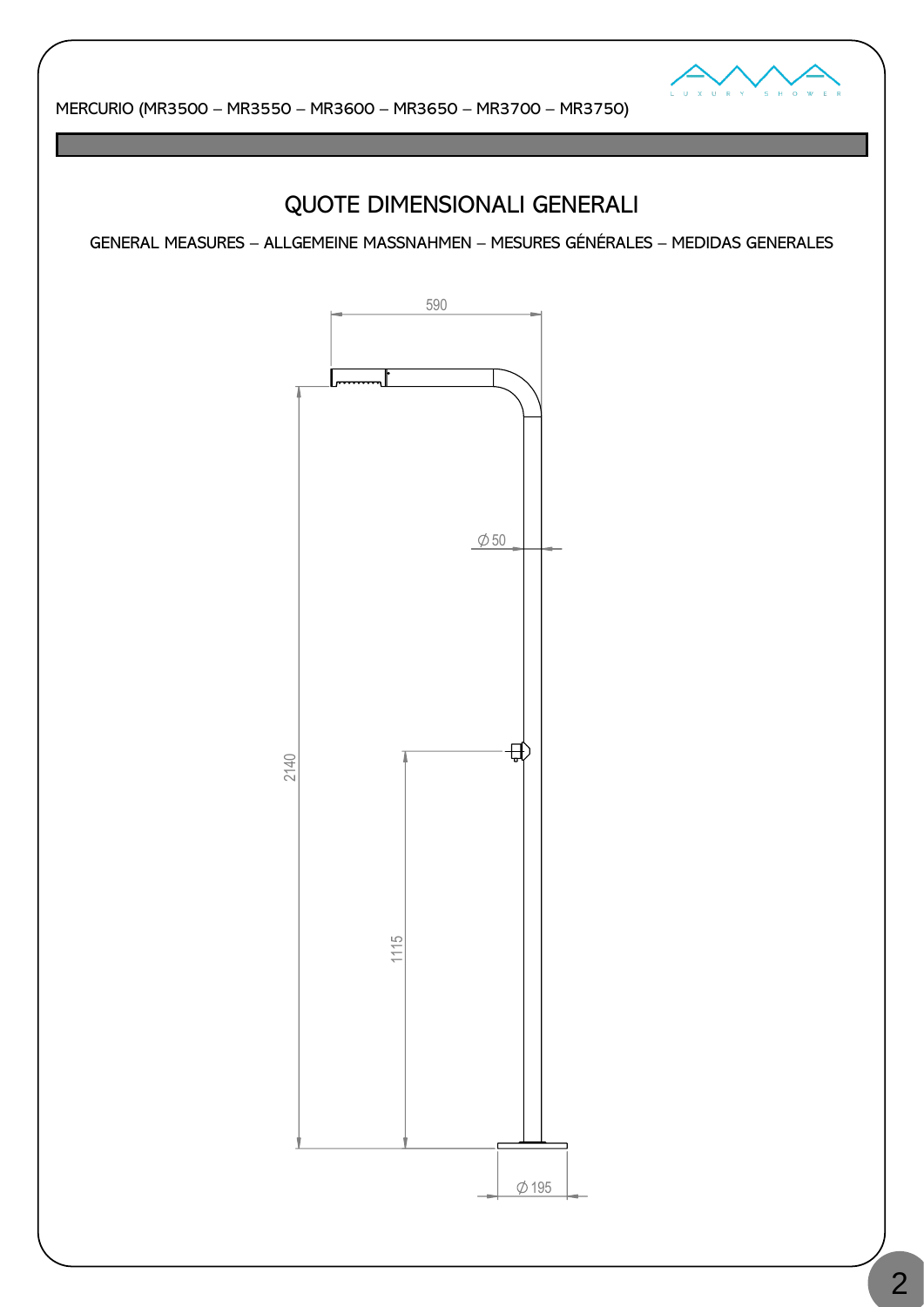

# COMPONENTI PRINCIPALI

MAIN COMPONENTS – HAUPTBESTANDTEILE – COMPOSANTS PRINCIPAUX – COMPONENTES PRINCIPALES



| NR. | <b>DESCRIZIONE</b>                                                                                               |
|-----|------------------------------------------------------------------------------------------------------------------|
| 1   | Tubo colonna – Column tube – Säulenrohr – Tube de<br>colonne – Tubo de columna                                   |
| 2   | Soffione – Shower head – Duschkopf – Pomme de douche<br>- Alcachofa de la ducha                                  |
| 3   | Deviatore – Diverter – Umsteller – Inverseur – Desviador                                                         |
| 4   | Miscelatore progressivo – Progressive mixer – Progressive<br>Mixer - Mélangeur progressif - Mezclador progresivo |
| 5   | Doccetta – Hand shower – Hand dusche – Douchette à<br>main – Ducha de mano                                       |
| 6   | Anello base - Base ring - Basisring - Anneau de base -<br>Anillo base                                            |
| 7   | Copertura – Coverage – Abdeckung – Couverture –<br>Cobertura                                                     |
| 8   | Piastra base – Base plate – Grundplatte – Plaque de base<br>- Plato base                                         |
|     |                                                                                                                  |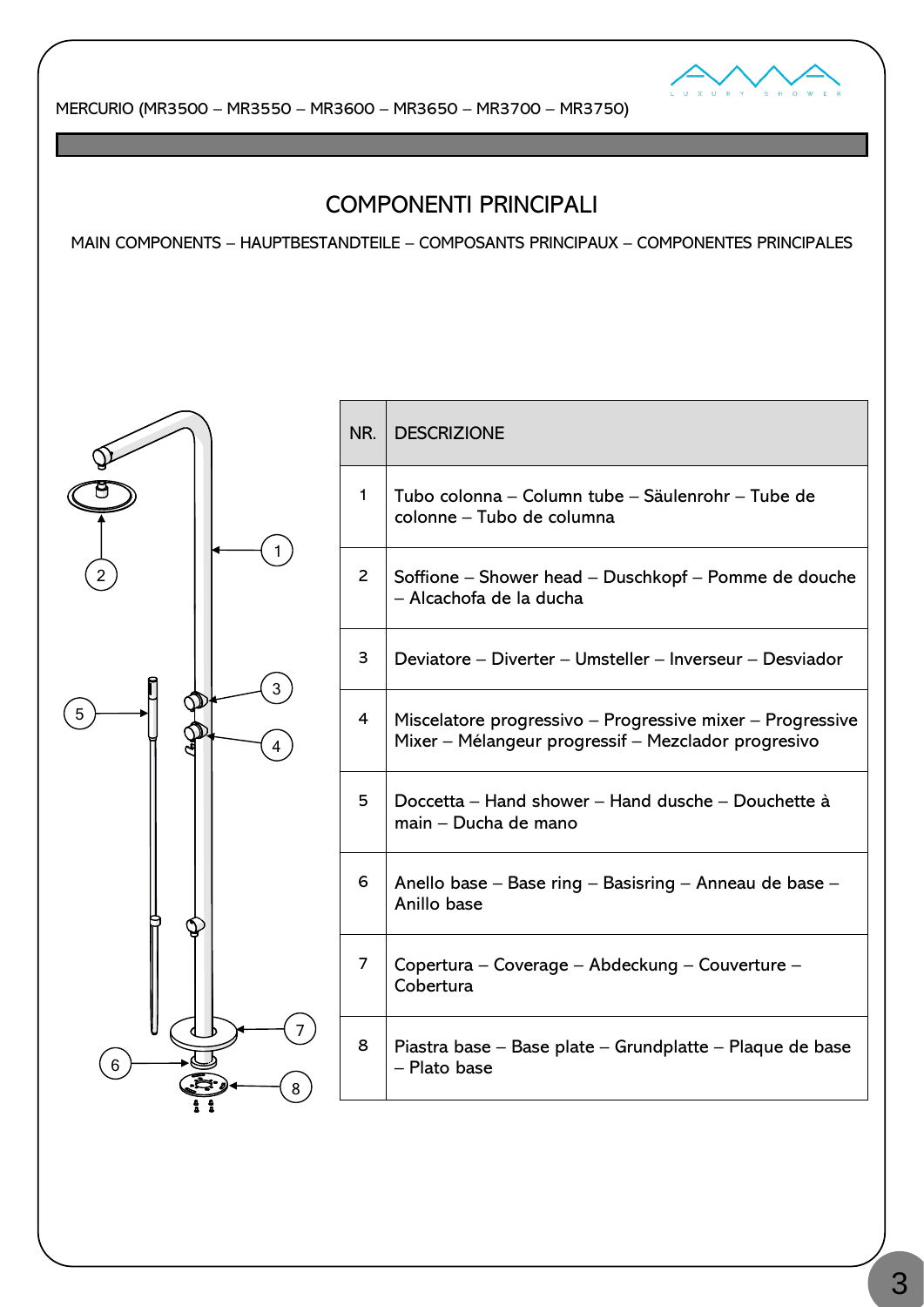



| NR.            | <b>DESCRIZIONE</b>                                                                                                       |
|----------------|--------------------------------------------------------------------------------------------------------------------------|
| $\mathbf{1}$   | Rubinetto – Tap – Zapfhahn – Robinet – Grifo                                                                             |
| $\overline{2}$ | Anello di fissaggio – Fixing ring – Befestigungsring – Anneau de fixation – Anillo de fijación                           |
| 3              | Deviatore – Diverter – Umsteller – Inverseur – Desviador (ST300)                                                         |
| 4              | Miscelatore progressivo – Progressive mixer – Progressive Mixer – Mélangeur progressif –<br>Mezclador progresivo (ST233) |
| 5              | Ghiera – Ring nut – Ringmutter – Écrou annulaire – Tuerca de anillo                                                      |
| 6              | Coprighiera – Cover ring nut – Ringmutter abdecken – Écrou de couvercle – Cubierta de la<br>tuerca anular                |
| 7              | Maniglia – Handle – Griff – Manipuler – Encargarse de                                                                    |
| 8              | Pomello – Knob – Knopf – Bouton – Mando                                                                                  |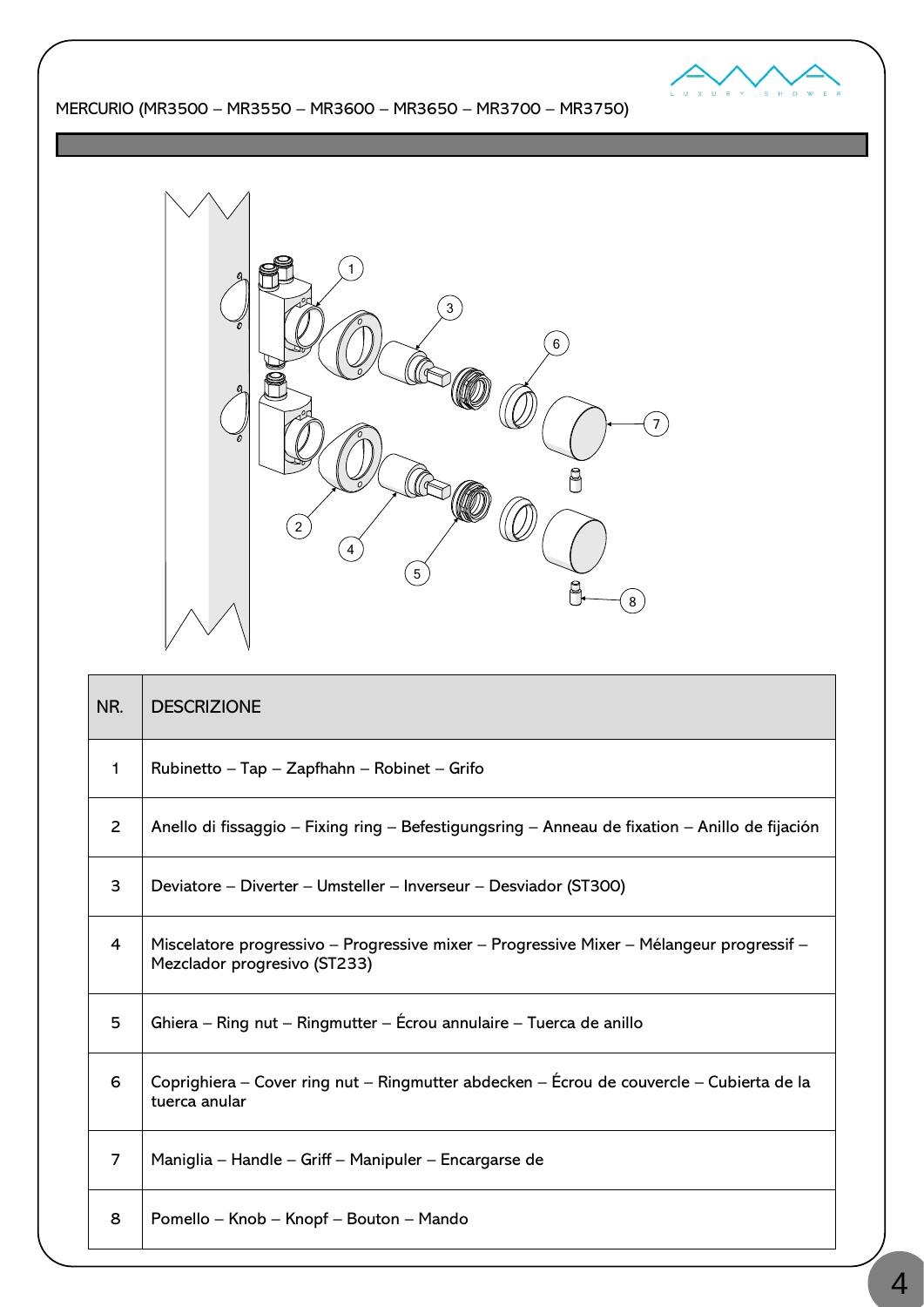

# POSIZIONE MANIGLIE

POSITION OF THE HANDLES – POSITION DER GRIFFE – POSITION DES POIGNÉES – POSICIÓN DE LAS ASAS



- 1- Lavapiedi / Doccetta Foot washer / Hand shower Fußwaschmaschine / Hand dusche – Rondelle de pied / Douchette à main – Arandela de pie / Ducha de mano
- 2- Soffione Shower head Duschkopf Pomme de douche Alcachofa de la ducha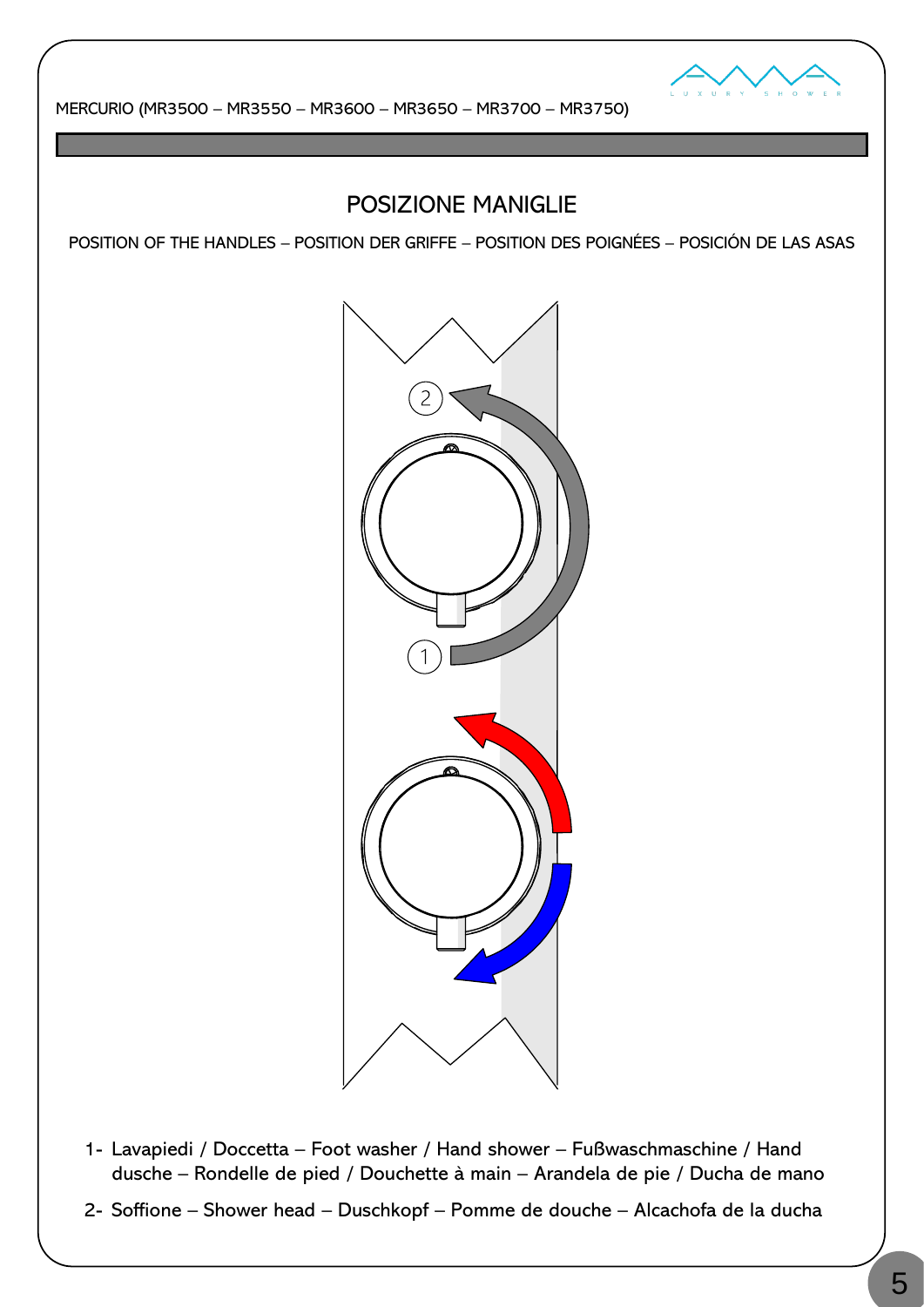

# POSIZIONE DEL QR-CODE

POSITION OF THE QR-CODE – POSITION DES QR-CODE – POSITION DU QR-CODE – POSICIÓN DE QR-CODE

- QR-CODE posizionato nella parte posteriore della colonna, scansionalo attraverso l'utilizzo della fotocamera del cellulare o tablet, per verificare l'unicità del tuo prodotto
- QR-CODE positioned at the rear of the column, scan it using the camera of your mobile phone or tablet, to verify the uniqueness of your product
- QR-CODE an der Rückseite der Säule, scannen Sie ihn mit der Kamera Ihres Mobiltelefons oder Tablets, um die Einzigartigkeit Ihres Produkts zu überprüfen
- QR-CODE positionné à l'arrière de la colonne, scannez-le à l'aide de l'appareil photo de votre téléphone portable ou tablette, pour vérifier l'unicité de votre produit
- QR-CODE colocado en la parte posterior de la columna, escanéelo usando la cámara de su teléfono móvil o tableta, para verificar la singularidad de su producto

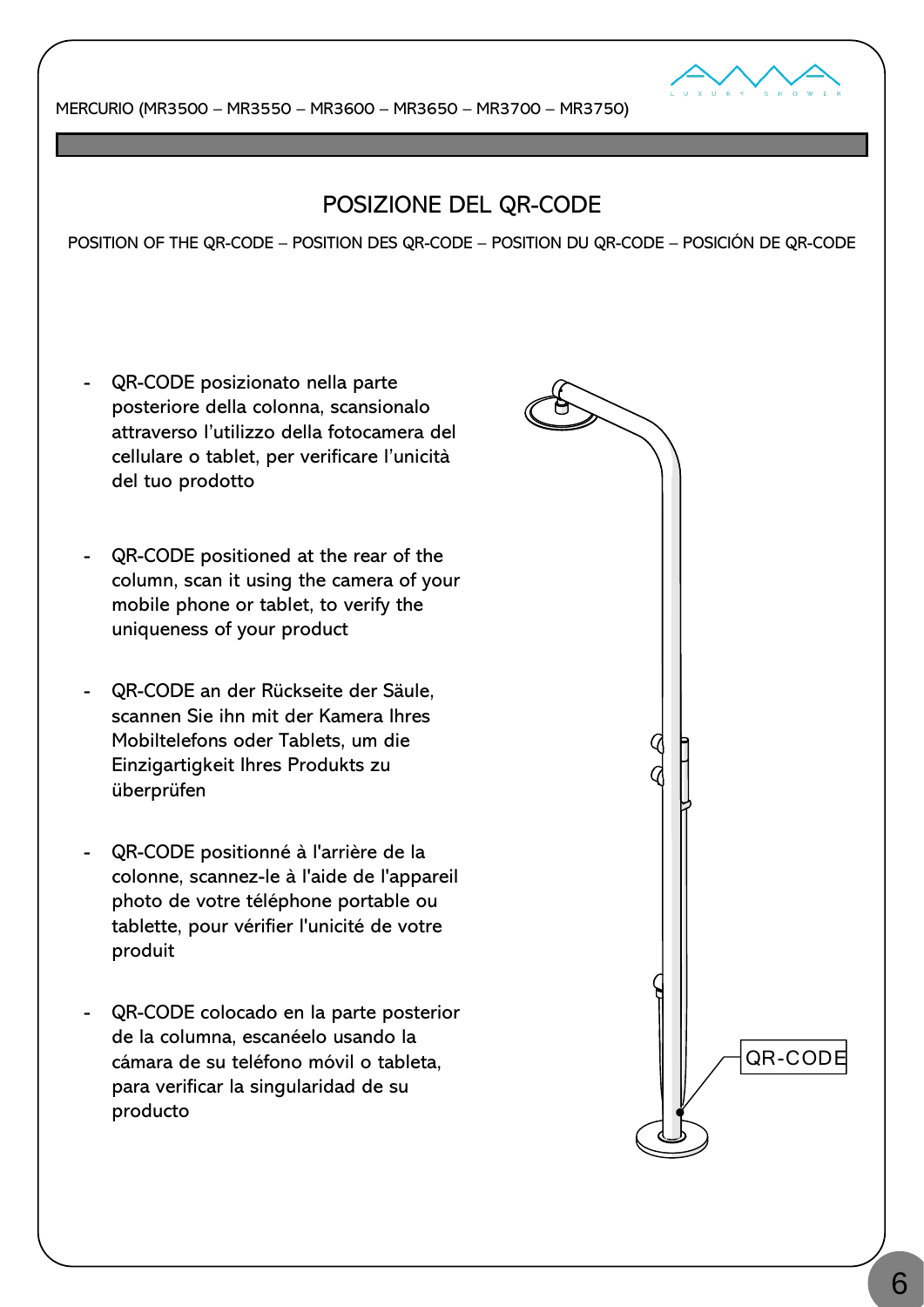

# TABELLA CONSUMO ACQUA (MR3500 – MR3600 – MR3700)

WATER CONSUMPTION – WASSERVERBRAUCH – CONSOMMATION D'EAU – CONSUMO DE AGUA

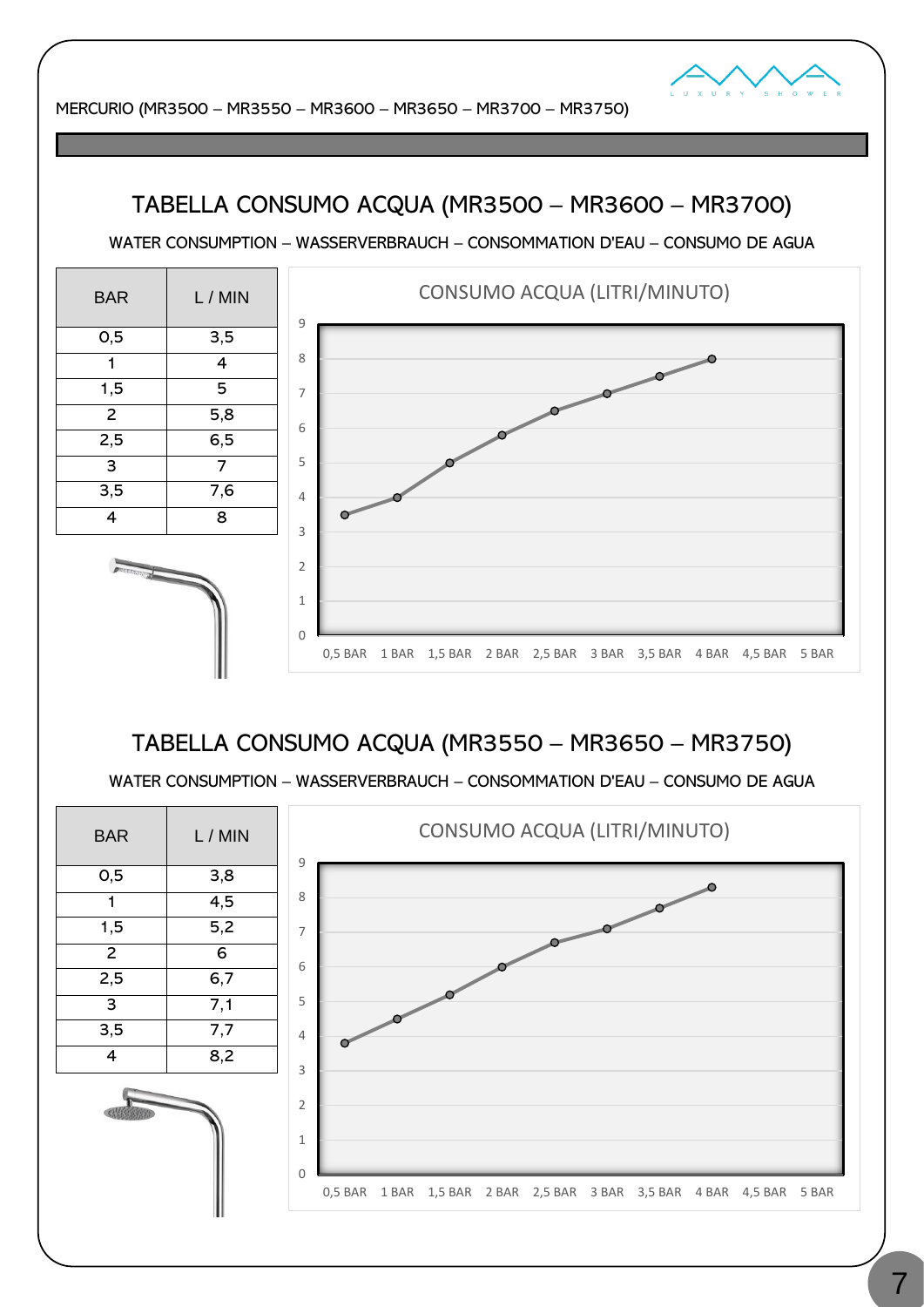

### MONTAGGIO PIASTRA BASE

BASE PLATE ASSEMBLY – BASISPLATTEN MONTAGE – ASSEMBLAGE DE LA PLAQUE DE BASE – ENSAMBLE DE PLACA BASE









- 1- Posizionare la copertura sopra l'anello Place the cover over the ring Legen Sie die Abdeckung über den Ring – Placez le couvercle sur l'anneau – Coloque la funda sobre el anillo
- 2- Sistemare la piastra e avvitare le viti in dotazione Fit the plate and tighten the supplied screws Setzen Sie die Platte ein und ziehen Sie die mitgelieferten Schrauben fest – Montez la plaque et serrez les vis fournies – Coloque la placa y apriete los tornillos suministrados
- 3- Spostare in basso la copertura Move the cover down Bewegen Sie die Abdeckung nach unten Abaissez le couvercle – Mueva la cubierta hacia abajo
- 4- Sistemare la copertura in posizione Place the cover in position Setzen Sie die Abdeckung auf Mettez le couvercle en place – Coloque la tapa en su lugar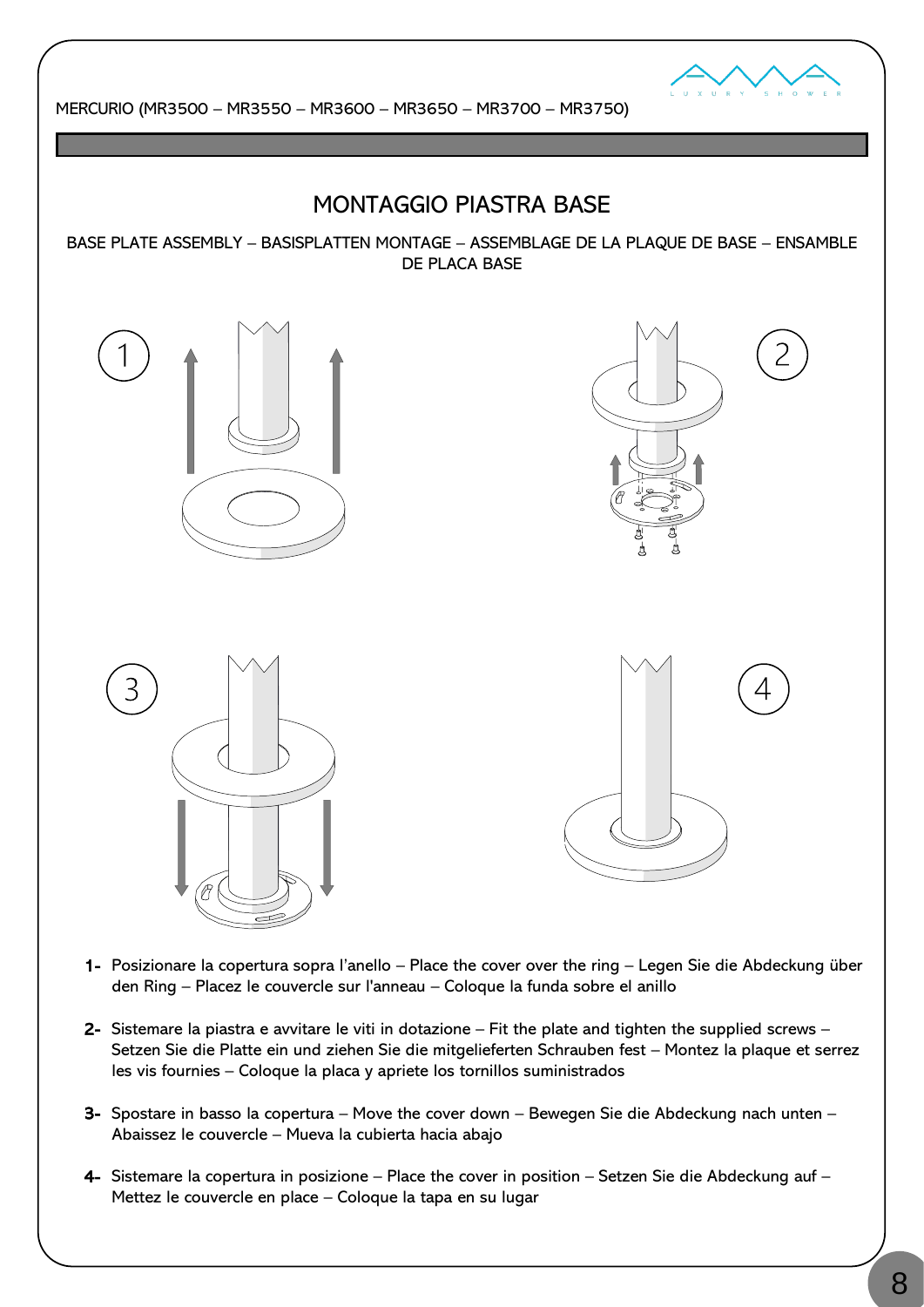

### FISSAGGIO CON CONTROPIASTRA DA CEMENTARE

FIXING WITH COUNTERPLATE TO BE CEMENTED – BEFESTIGUNG MIT ZU ZEMENTIERENDER GEGENPLATTE – FIXATION AVEC CONTRE PLAQUE A CEMENTER – FIJACIÓN CON CONTRAPLACA PARA CEMENTAR







- Predisporre spacco nella pavimentazione con le quote indicate nel disegno
- Prepare a split in the flooring with the dimensions indicated in the draw
- Bereiten Sie einen Spalt im Boden mit den in der Zeichnung angegebenen Abmessungen vor
- Préparez une fente dans le revêtement de sol aux dimensions indiquées sur le dessin
- Prepare una división en el piso con las dimensiones indicadas en el dibujo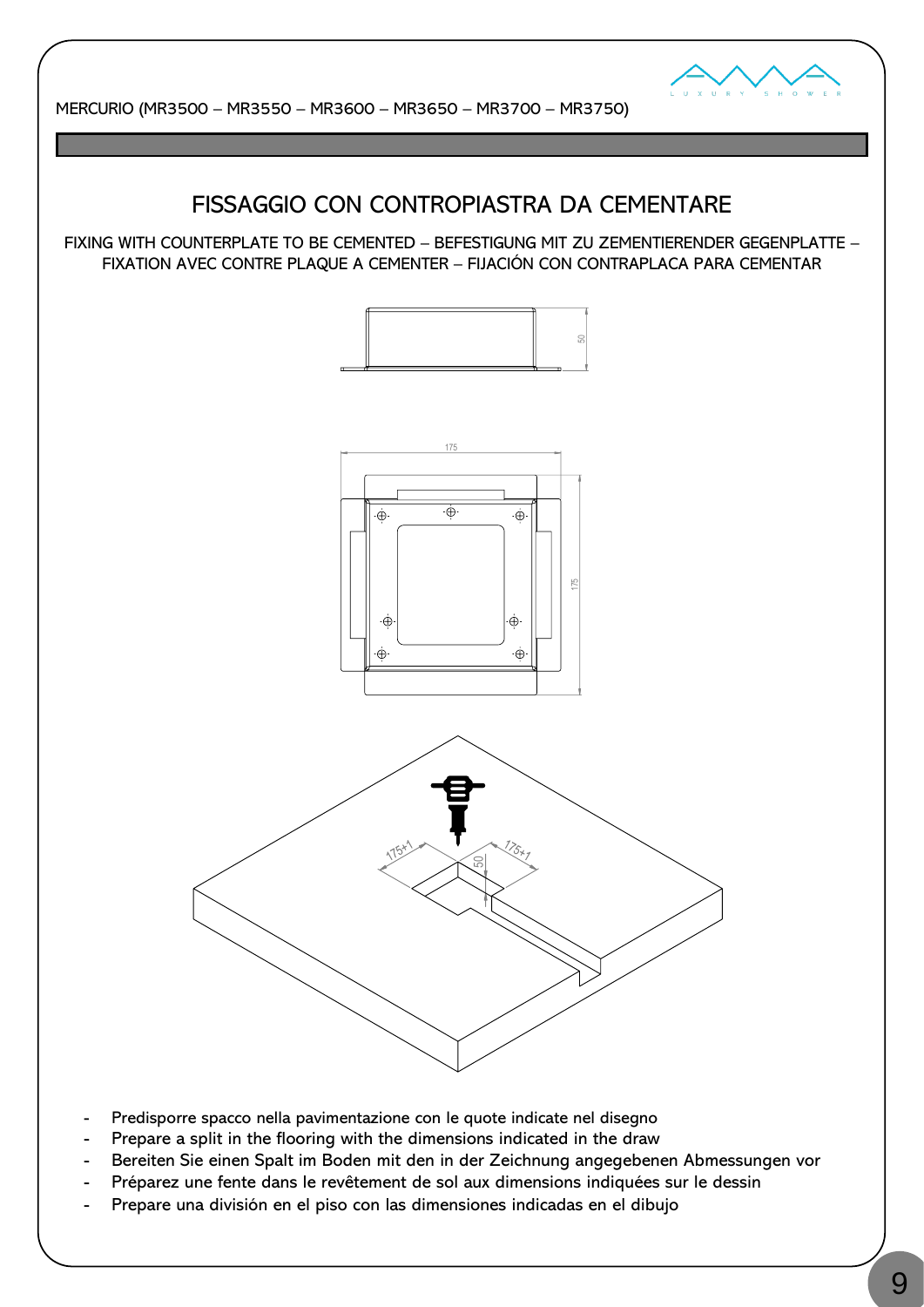

- Inserire la contropiastra all'interno dello spacco precedentemente eseguito
- Insert the counterplate inside the split previously made
- Setzen Sie die Gegenplatte in die zuvor vorgenommene Teilung ein
- Insérez la contre plaque à l'intérieur de la fente réalisée précédemment
- Inserte la contraplaca dentro de la división realizada previamente



- Posizionare la contropiastra nel modo corretto
- Position the counterplate in the correct way
- Positionieren Sie die Gegenplatte richtig
- Positionnez correctement la contre plaque
- Coloque la placa de contador correctamente

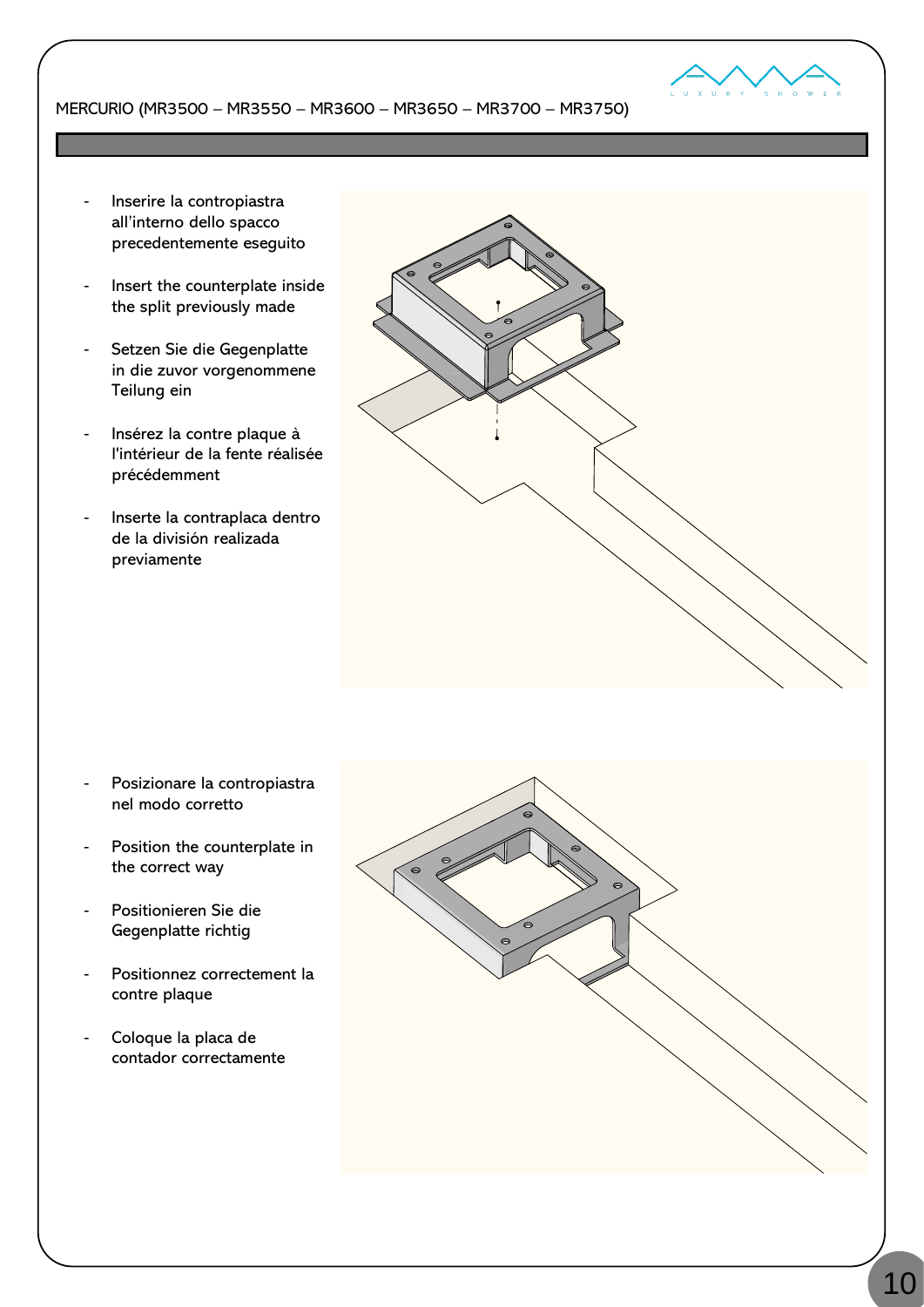

- Predisporre gli allacci dell'acqua in base alla colonna doccia
- Prepare the water connections for the shower column
- Bereiten Sie die Wasseranschlüsse für die Duschsäule vor
- Préparez les raccords d'eau pour la colonne de douche
- Prepare las conexiones de agua para la columna de ducha



- Cementare la contropiastra
- Cement the counter plate
- Zementieren Sie die Gegenplatte
- Cimenter la contre-plaque
- Cementa la placa del mostrador

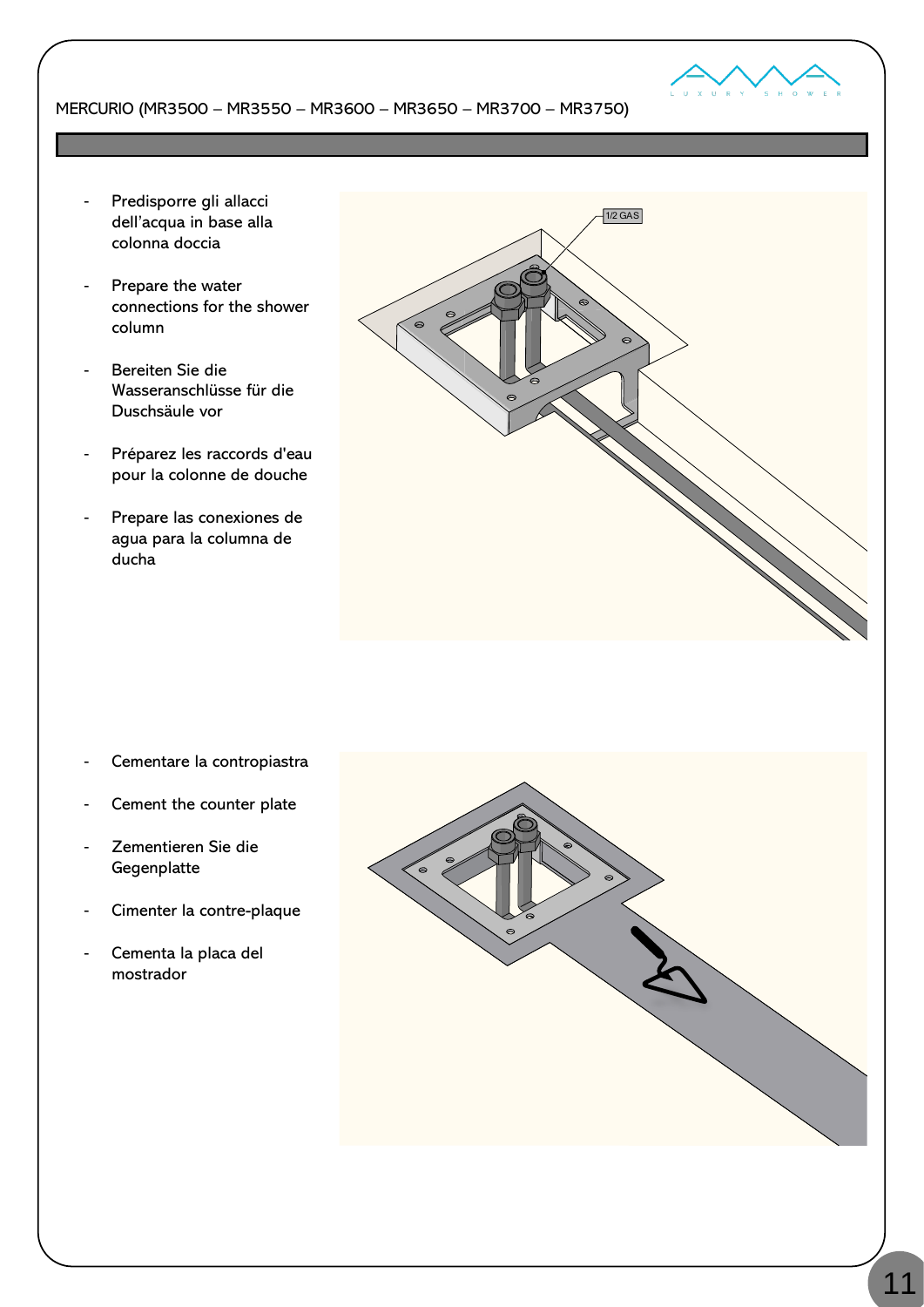

- Collegare i tubi dell'acqua
- Connect the water pipes
- Schließen Sie die Wasserleitungen an
- Connectez les conduites d'eau
- Conecta las tuberías de agua



- Avvitare le viti nei fori della contropiastra
- Screw the screws into the holes in the strike plate
- Schrauben Sie die Schrauben in die Löcher in der **Schließplatte**
- Visser les vis dans les trous de la gâche
- Atornille los tornillos en los orificios de la contraplaca

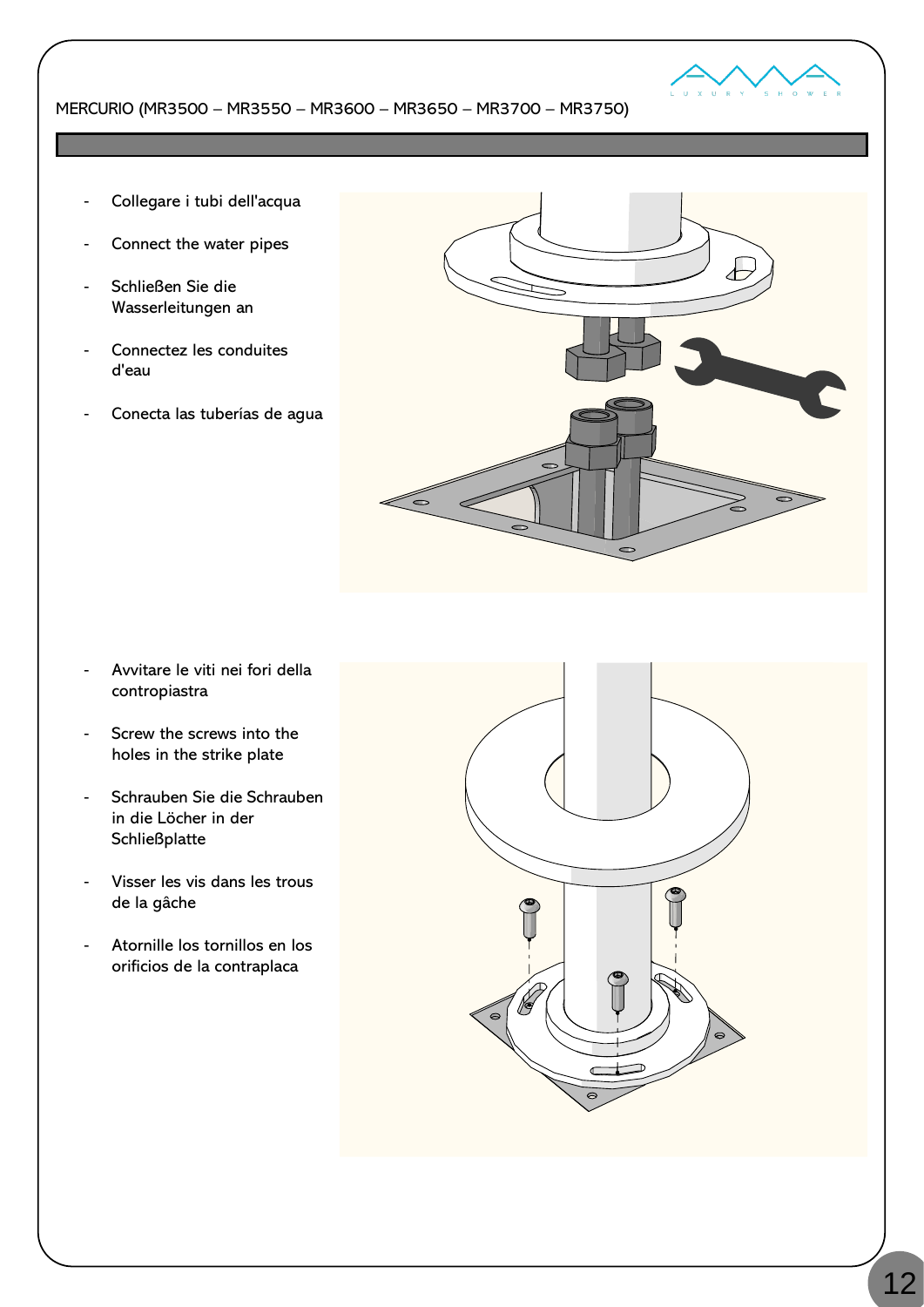

- Spostare in basso la copertura
- Move the cover down
- Bewegen Sie die Abdeckung nach unten
- Abaissez le couvercle
- Mueva la cubierta hacia abajo



- Sistemare la copertura in posizione
- Place the cover in position
- Setzen Sie die Abdeckung auf
- Mettez le couvercle en place
- Coloque la tapa en su lugar

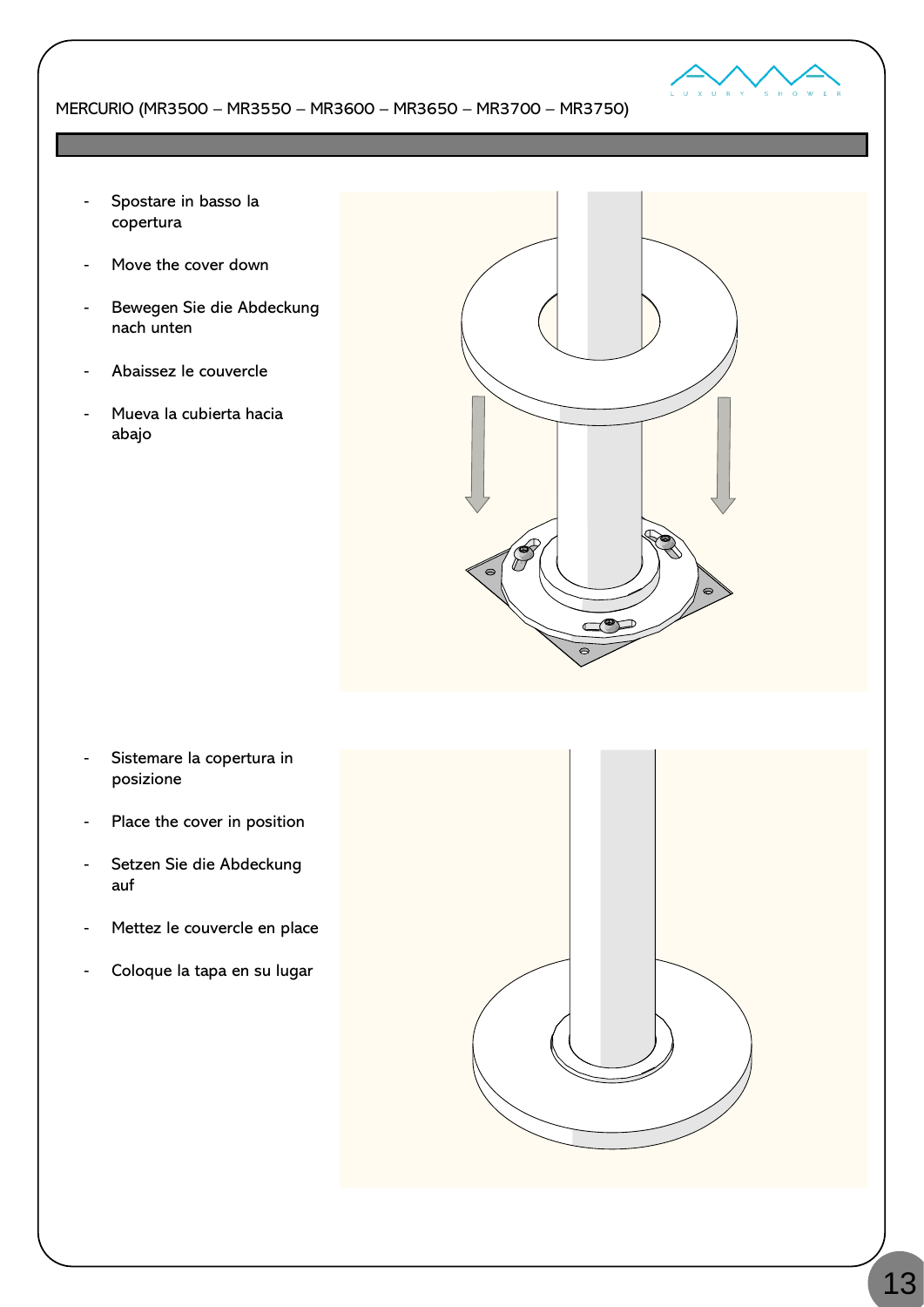

# FISSAGGIO CON TASSELLI

FIXING WITH RAWLPLUG – BEFESTIGUNG MIT DÜBELN – FIXATION AVEC DES GOUJONS – FIJACIÓN CON PASADORES

- Predisporre uno spacco nella pavimentazione e un pozzetto di ispezione
- Prepare a gap in the flooring and an inspection pit
- Bereiten Sie eine Lücke im Boden und eine Inspektionsgrube vor
- Préparez un espace dans le sol et une fosse d'inspection
- Prepare un espacio en el piso y un pozo de inspección
- Preparare i fori con interassi uguali a quelli della piastra di fissaggio della colonna e inserire i tasselli
- Prepare the holes with center distances equal to those of the column fixing plate and insert the plugs
- Bereiten Sie die Löcher mit Achsabständen vor, die denen der Säulenbefestigungsplatte entsprechen, und setzen Sie die Stopfen ein
- Préparez les trous avec des entraxes égaux à ceux de la plaque de fixation de la colonne et insérez les chevilles
- Prepare los agujeros con distancias entre centros iguales a las de la placa de fijación de la columna e inserte los tapones

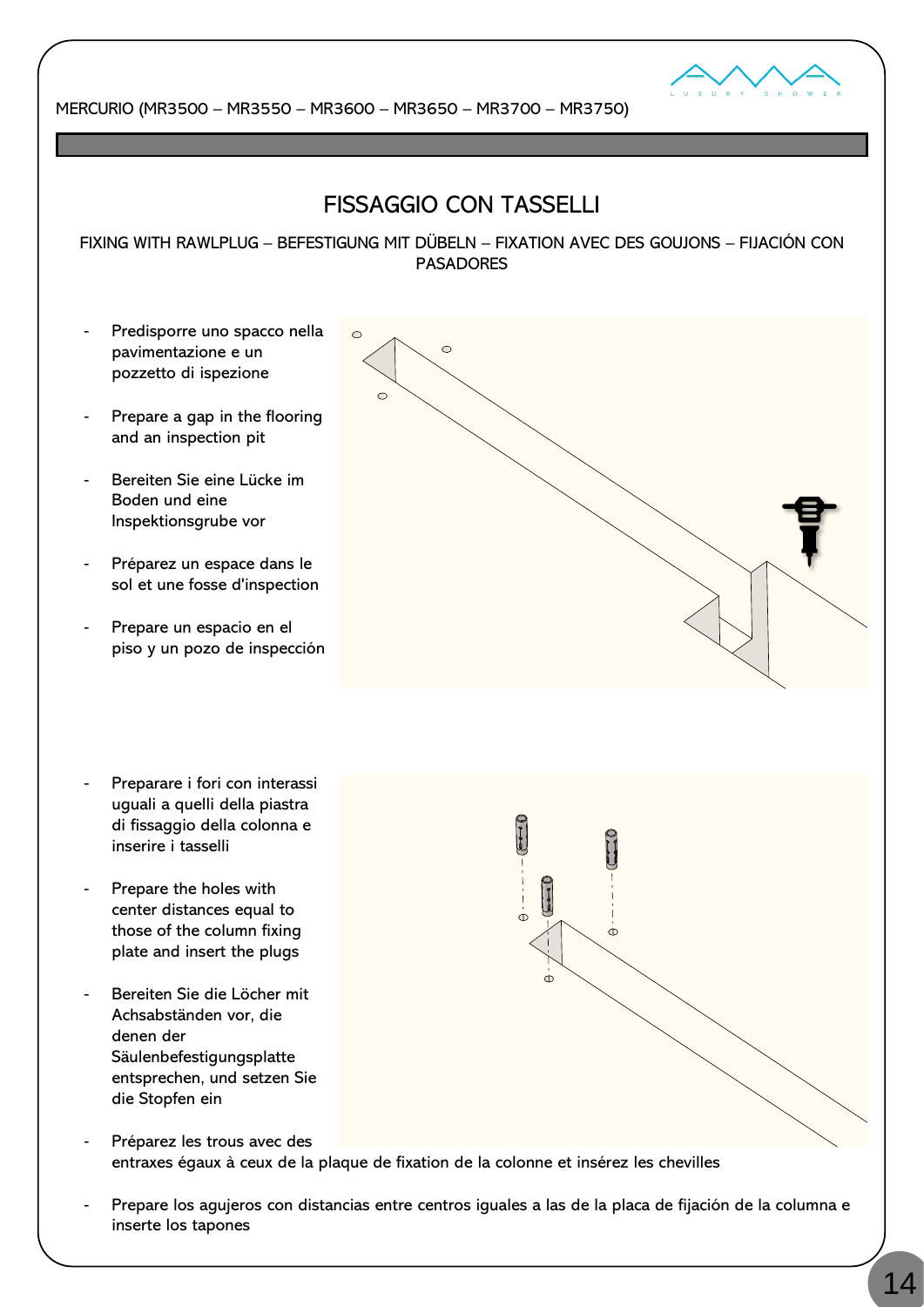

- Predisporre una guaina corrugata e preparare la tubatura per il collegamento
- Prepare a corrugated sheath and prepare the piping for connection
- Bereiten Sie einen Wellmantel vor und bereiten Sie die Rohrleitungen für den Anschluss vor
- Préparez une gaine ondulée et préparez la tuyauterie pour le raccordement
- Prepare una funda corrugada y prepare la tubería para la conexión
- Cementare il tubo fino al punto di installazione della colonna doccia
- Cement the pipe up to the installation point of the shower column
- Zementieren Sie das Rohr bis zum Installationspunkt der Duschsäule
- Collez le tuyau jusqu'au point d'installation de la colonne de douche
- Cementa la tubería hasta el punto de instalación de la columna de ducha



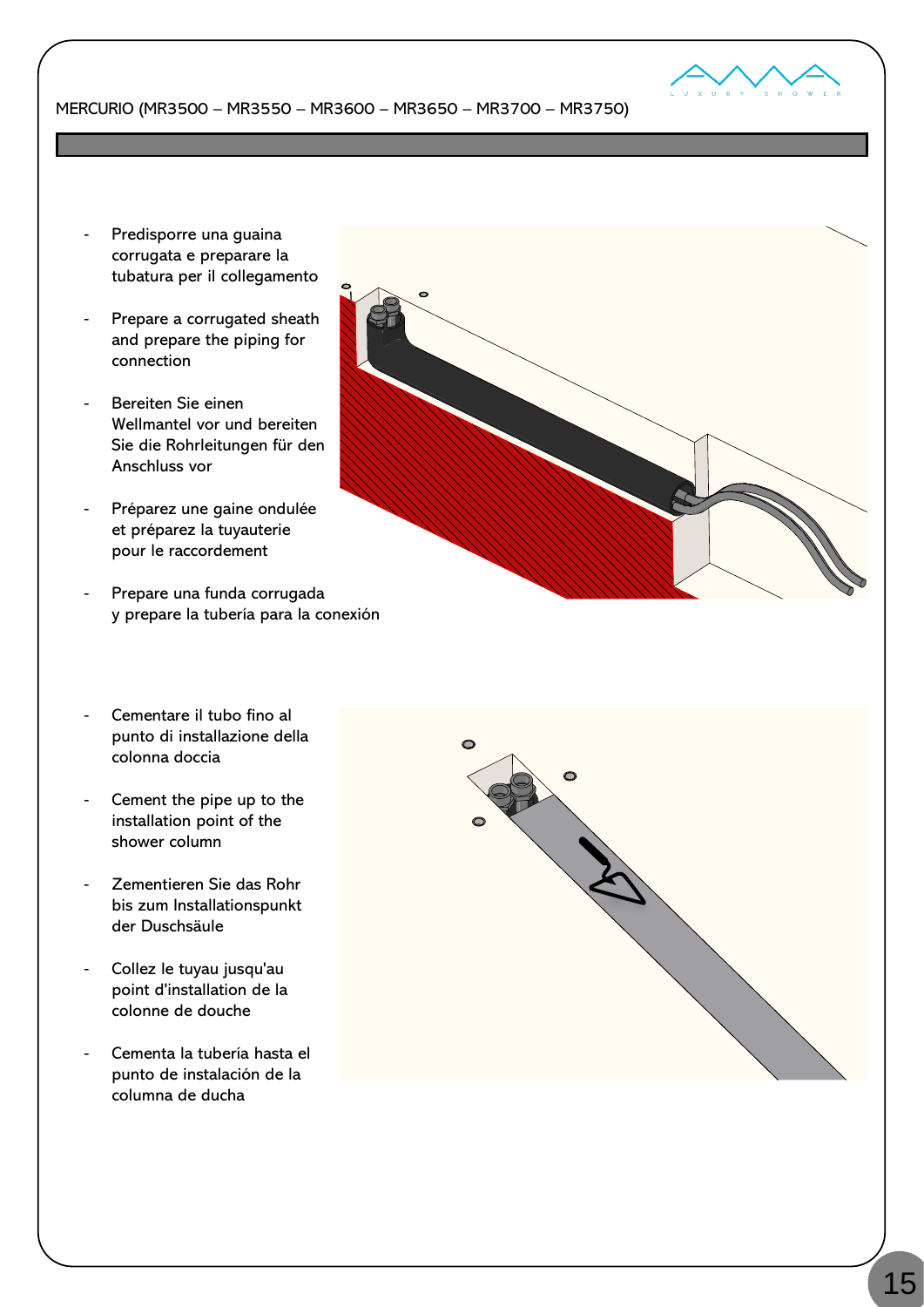

- Collegare i tubi dell'acqua
- Connect the water pipes
- Schließen Sie die Wasserleitungen an
- Connectez les conduites d'eau
- Conecta las tuberías de agua



- Avvitare le viti nei tasselli in terra
- Screw the screws into the ground anchors
- Schrauben Sie die Schrauben in die Erdanker
- Visser les vis dans les ancrages au sol
- Atornille los tornillos en los anclajes de suelo

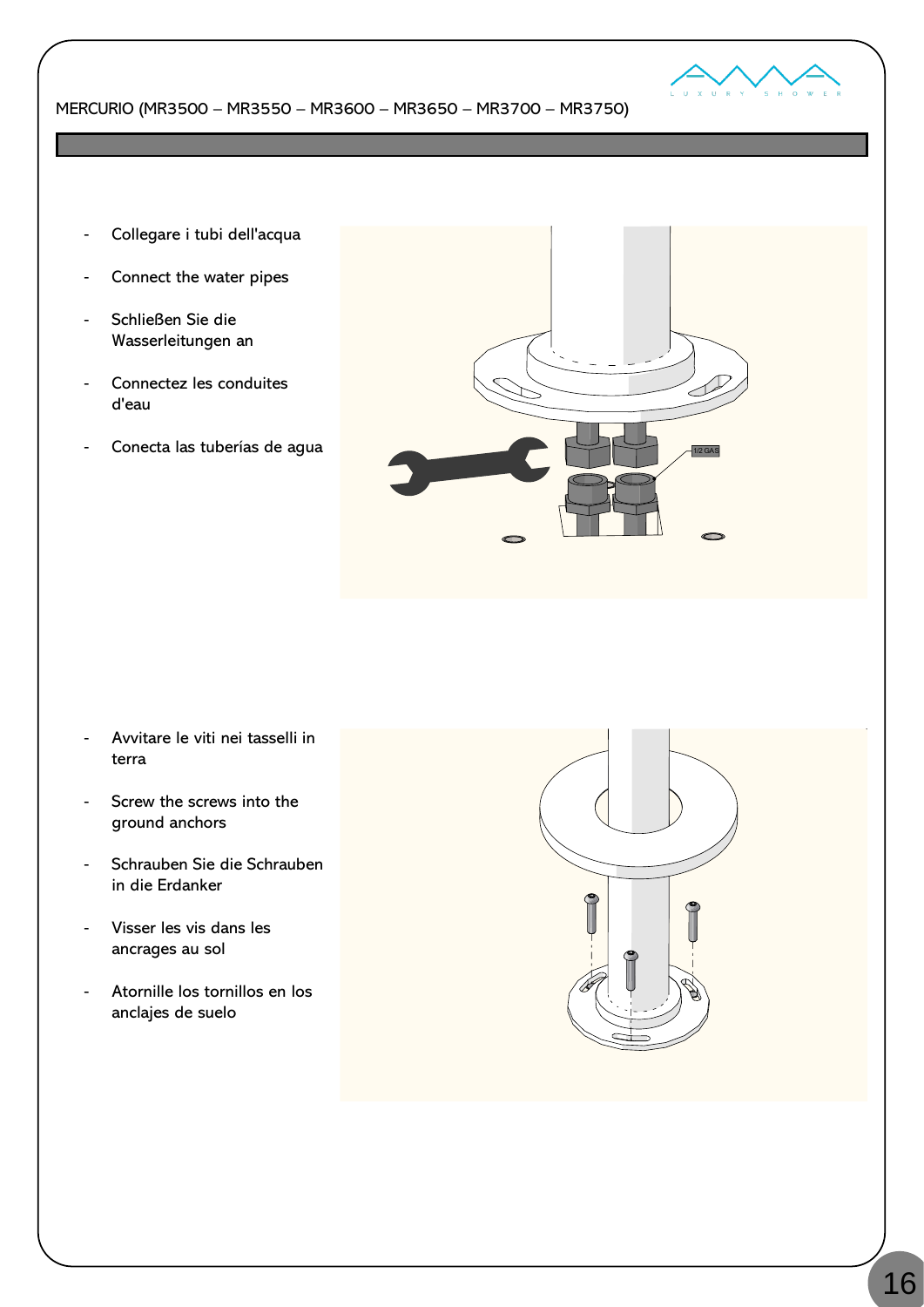

- Spostare in basso la copertura
- Move the cover down
- Bewegen Sie die Abdeckung nach unten
- Abaissez le couvercle
- Mueva la cubierta hacia abajo



- Sistemare la copertura in posizione
- Place the cover in position
- Setzen Sie die Abdeckung auf
- Mettez le couvercle en place
- Coloque la tapa en su lugar

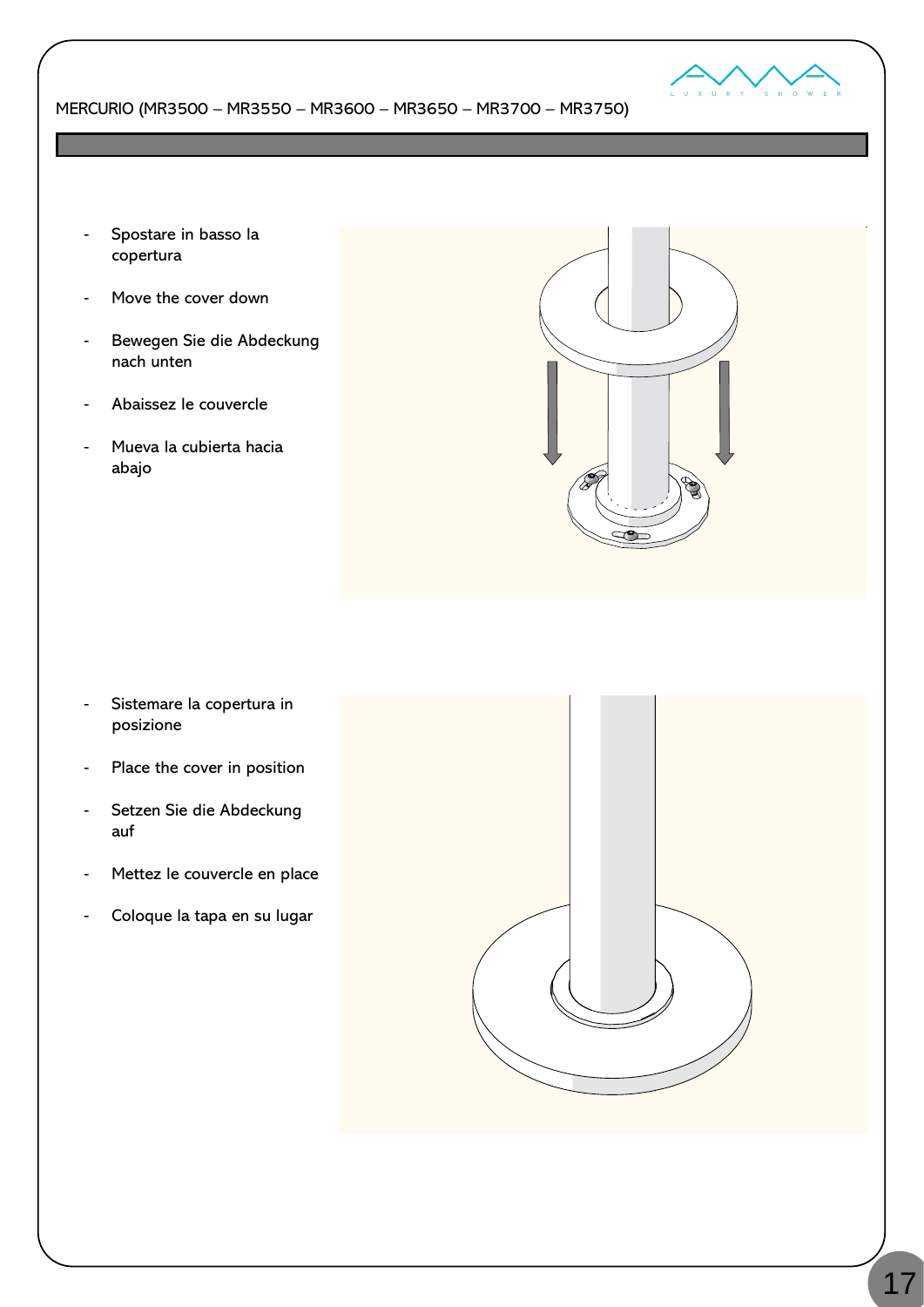

## RACCOMANDAZIONI PER IL CORRETTO UTILIZZO

RACOMMNDATIONS FOR PROPRE USE – CONSEILS D'ENTRETIEN – EMPFEHLUNGEN FÜR DIE KORREKTE BENUTZUNG – RECOMENDACIONES PARA UNA UTILIZACIÓN CORRECTA

- Per evitare che le impurità possano giungere all'interno del prodotto dando origine a problemi di funzionamento, spurgare sempre l'impianto prima di collegare i tubi di alimentazione. É consigliabile installare all'ingresso dell'impianto un apposito filtro. Per evitare che il calcare intasi il diffusore, consigliamo di strofinare periodicamente gli ugelli in silicone per liberarli dal calcare e per mantenere il diffusore sempre pulito.
- To prevent impurities from getting inside the product and causing functional problems, always flush out the system before connecting it to the supply pipes. It is recommended to install the filter at the system's water intake. To keep the diffuser clean and prevent lime scales from clogging the diffuser, we advise that you periodically rub the silicone nozzles to free them of the lime deposits.
- Um zu verhindern, dass Schmutz ins Innere des Produkts gelangen und zu Funktionsstörungen führen, muss die Rohrleitung vor dem Anschluss sorgfältig gespült werden. Das Einbauen eines Filters am Eingang der Anlage ist zu empfehlen. Um zu verhindern, dass Kalkablagerungen den Duschstrahl verstopfen, empfehlen wir, die Silikondüsen regelmäßig mit einem Tuch zu reinigen, damit der Duschkopf immer sauber bleibt.
- Pour éviter que des impuretés puissent se déposer à l'intérieur du produit et provoquer des dysfonctionnements, nous vous conseillons de toujours purger l'installation avant de raccorder les conduits d'alimentation. Nous vous conseillons d'installer à l'entrée du produit un filtre adapté. Pour éviter que le calcaire obstrue le diffuseur, nous vous conseillons d'essuyer périodiquement les buses en silicone pour les libérer du calcaire et maintenir le diffuseur toujours propre.
- Para evitar que impurezas puedan llegar al interior del producto originando problemas de funcionamiento, purgue siempre la instalación antes de conectar los tubos de alimentación. Es aconsejable instalar, en la entrada de la instalación, un filtro adecuado. Para evitar que la cal atasque el difusor, aconsejamos limpiar periódicamente las boquillas de silicona para eliminar la cal y mantener el difusor siempre limpio.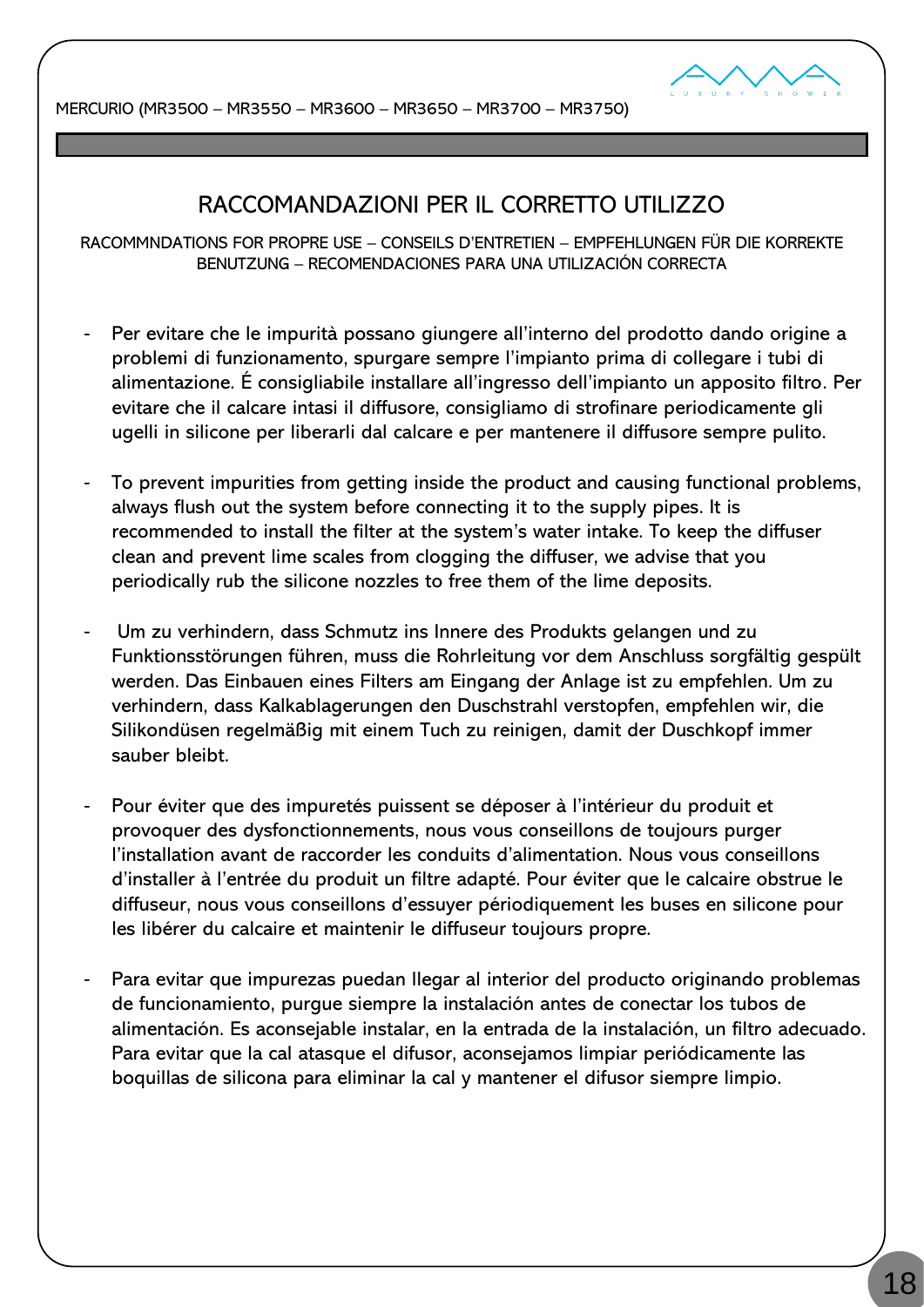



### RACCOMANDAZIONI PER LA PULIZIA

CLEANING - NETTOYAGE - DIE REINIGUNG - PARA LA LIMPIEZA

- Per mantenere inalterata nel tempo la bellezza originale dei prodotti, è necessario osservare alcuni accorgimenti. Per la pulizia delle parti metalliche: l'acqua contiene calcio che si deposita sulla superficie dei prodotti e forma macchie sgradevoli. Per la normale pulizia del prodotto è sufficiente utilizzare un panno umido con un po' di sapone, sciacquare ed asciugare. È possibile quindi evitare la formazione di macchie di calcare asciugandolo dopo ogni uso. Non impiegare mai detergenti o disinfettanti abrasivi o contenenti alcool, 25 acido cloridrico o acido fosforico. Pulizia degli ugelli in silicone: il soffione è dotato di ugelli in silicone "Self-Clean". Questi ultimi sono estremamente resistenti al calore e proprio con l'acqua calda si dilatano facendo così staccare il primo strato di calcare. Inoltre, flettendo periodicamente gli ugelli in silicone, le insenature si liberano facilmente dal calcare.
- To keep the material's appearance as long as possible, it is necessary to observe some precautions. Cleaning metal parts: water contains calcium that deposits on surfaces and forms unpleasant spots. For routine cleaning, simply use a damp cloth with a little soap, rinse and dry. Calcium spots can therefore be avoided by drying after use. Never use abrasive detergents or disinfectants or those containing alcohol, hydrochloric acid or phosphoric acid. All shower heads are equipped with silicon nozzles "Self-Clean" These silicon nozzles are extremely heat resistant and with hot water they dilate, thus detaching the first layer of calcium. Moreover, periodically rubbing the silicon nozzles manually easily gets rid of calcium.
- Um die Materialien so gut wie möglich zu schützen, müssen einige grundlegende Regeln befolgt werden. Reinigung der Metallteile. Unser Wasser enthält Kalk, das sich auf der Oberfläche des Produktes absetzt und unschöne Flecken bildet. Um die Brause einer normalen Reinigung zu unterziehen, reicht es aus, diese mit einem feuchten Tuch und etwas Seife zu säubern, mit Wasser abzuspülen und abzutrocknen. Um die Bildung von Kalkflecken zu vermeiden, genügt es also, die Brause nach jedem Gebrauch gut abzutrocknen Benutzen Sie auf keinen Fall Reinigungs- oder Desinfektionsmittel, welche die Oberfläche zerkratzen bzw. Alkohol, Salz- oder Phosphorsäure, Bleichmittel, Chlor usw enthalten. Dieses Produkt ist mit den Gummidüsen des, Self-Clean" ausgestattet. Die Gummidüsen dieses Systems sind besonders hitzebeständig.Sobald warmes Wasser durch die Düsen läuft, dehnen sie sich, wodurch sich die oberste Schicht Kalk ablöst. Darüber hinaus sollte man die Silikondüsen regelmäßig mit der Hand zusammendrücken, da sie hierdurch problemlos vom Kalk befreit werden.
- Pour que le matériel conserve le plus longtemps possible son aspect d'origine, nous vous invitons d'observer certaines précautions. Nettoyage des parties métalliques: l'eau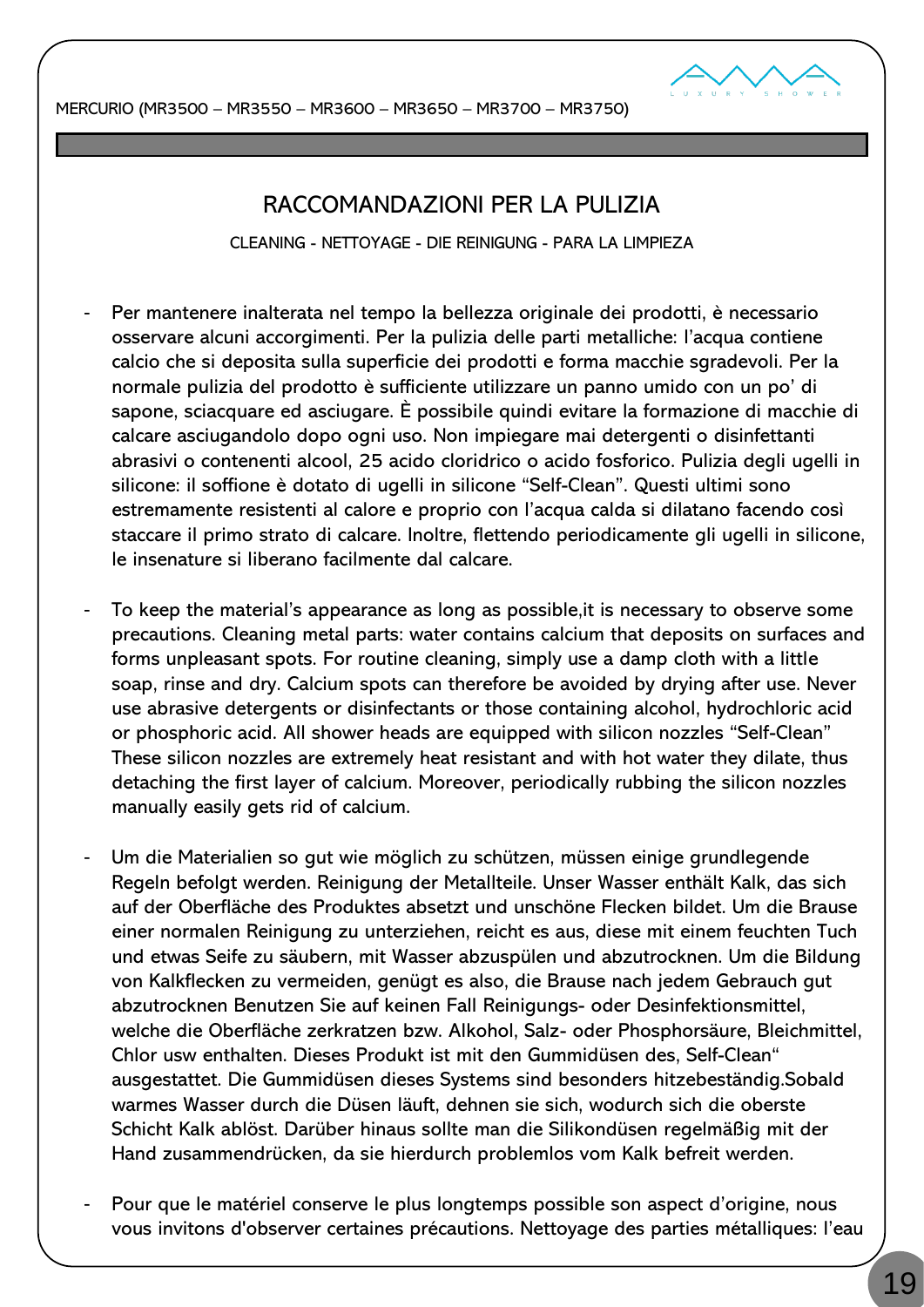

contient du calcaire qui se dépose à la surface du produit et forme des taches inesthétiques. Pour le nettoyage normal du produit, utiliser un chiffon humide avec un peu de savon, rincer et sécher. Il est possible d'éviter la formation de taches de calcaire en l'essuyant après chaque utilisation Ne jamais faire usage de détergents ou de désinfectants abrasifs ou contenant de l'alcool, de l'acide chlorhydrique ou de l'acide phosphorique, Votre tête de douche est munie du buses en silicone "Self-Clean". Ces modules en silicone sont extrêmement résistants à la chaleur et se dilatent sous l'action de l'eau chaude, permettant ainsi à la première couche de calcaire de se décrocher. En outre, il suffit d'appuyer régulièrement avec la main sur les modules en silicone pour libérer le calcaire présent dans les orifices.

Para mantener a largo plazo el aspecto del material, es necesario observar algunas reglas. Para la limpieza de las partes metálicas: el agua contiene calcio que se deposito en la superficie de los productos y forma manchas desagradables. Para la limpieza normal del producto se debe utilizar un paño húmedo con un poco de 26 jabón, enjuagarlo y secarlo. Se puede evitar la formación de manchas de cal secando el producto luego de cada uso. No emplee detergentes o desinfectantes abrasivos o que contengan alcohol, ácido clorhídrico o ácido fosfórico, Lejía, cloro La ducha está dotada de los tetones de goma sistema "Self-clean". Estos módulos de goma, son extremadamente resistentes al calor y precisamente se dilatan con el agua caliente permitiendo, de este modo, que se desprenda la primera capa de cal. Además, doblando periódicamente con la mano, los módulos de silicona, las acanaladuras se liberan fácilmente del calcáreo.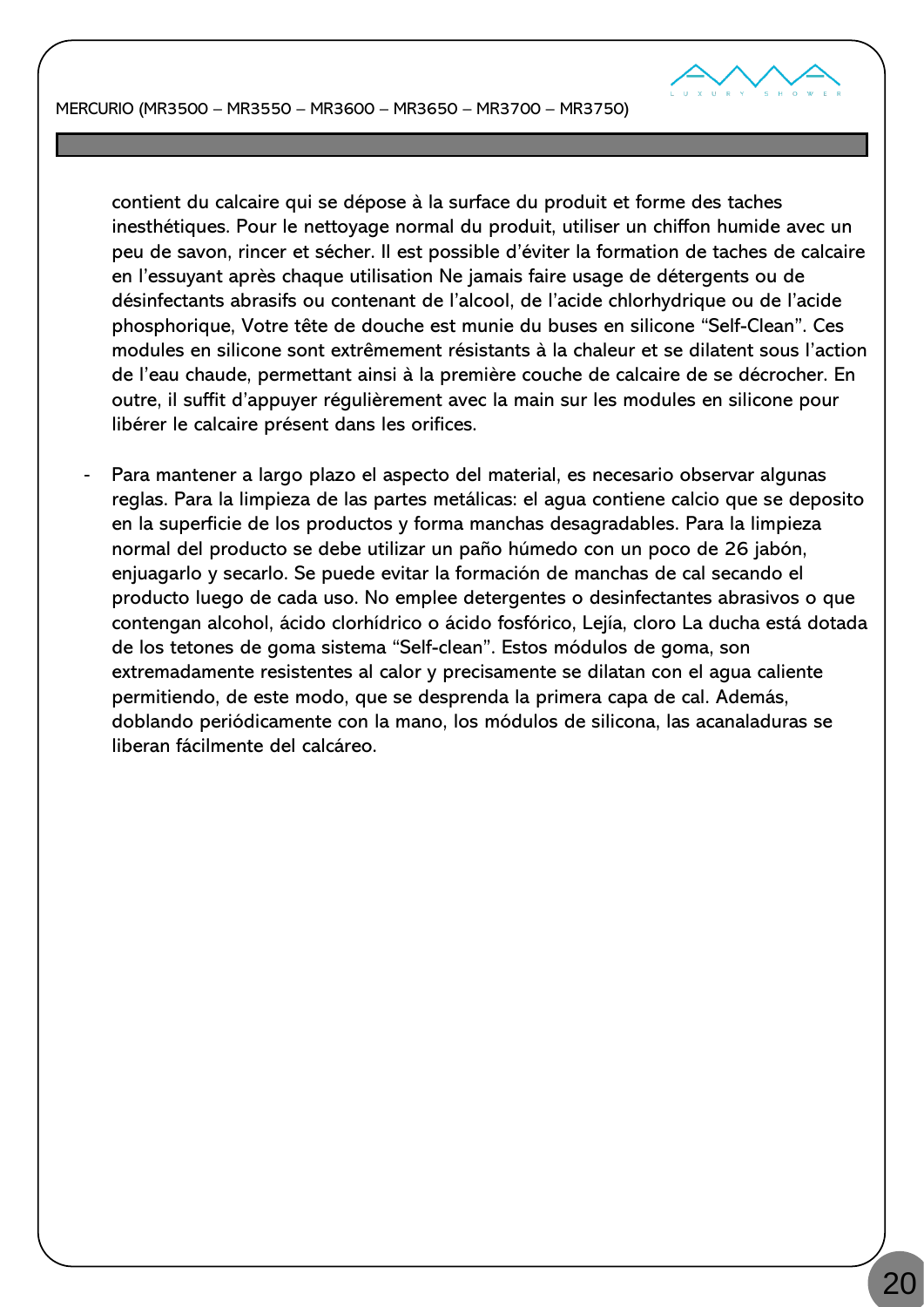

### CONDIZIONI DI GARANZIA

WARRANTY TERMS – GARANTIEBEDINGUNGEN – CONDITIONS DE GARANTIE – CONDICIONES DE GARANTÍA

- Complimenti per aver acquistato una colonna doccia AMA LUXURY SHOWERS. Si tratta di un articolo di qualità, costruito per durare nel tempo e mantenere inalterata la sua bellezza. Per la realizzazione di ogni prodotto AMA LUXURY SHOWERS, vengono usati materiali di alta qualità: acciaio inox AISI 316 L e acciaio inox AISI 304 L. Prima di procedere all'installazione, è consigliabile leggere attentamente le istruzioni di seguito riportate relative al montaggio, all'uso corretto e alla cura necessaria del prodotto, conservando questo foglio come riferimento per eventuali necessità. I prodotti AMA LUXURY SHOWERS hanno una garanzia di tre anni della data di acquisto, sui difetti di materiali e di lavorazioni. La garanzia pertanto non copre: - componenti soggetti a normale usura, quali aeratori e anelli O-Ring - danni derivati da uso improprio o errato montaggio - danni derivati da cattiva manutenzione (uso di prodotti impropri per la pulizia, calcare e altri detriti presenti nelle tubature dell'acqua) - danni derivati da interventi di terzi non autorizzati o dovuti all'uso di ricambi non originali AMA LUXURY SHOWER. In caso di problemi coperti da garanzia, l'acquirente deve restituire al fabbricante, a sue spese, il prodotto debitamente imballato e provvisto sia della prova di acquisto (scontrino, fattura, etc.), sia del presente tagliando di garanzia. AMA LUXURY SHOWERS provvederà, a suo insindacabile giudizio, a riparare il difetto o a sostituire la colonna doccia a titolo gratuito. Qualora la garanzia non si possa applicare, il fabbricante concorderà il da farsi con il cliente. Spese di spedizione, di collaudo e per eventuali interventi saranno interamente a carico del cliente. La garanzia non può essere applicata se il tagliando di controllo non viene restituito. Non si accettano fotocopie del tagliando e tagliandi incompleti, alterati, manomessi o non corrispondenti al prodotto effettivo. Per quanto non esplicitamente dichiarato sul presente foglio, il riferimento è alle condizioni generali di vendita del listino prezzi AMA LUXURY SHOWER in vigore.
- Compliments for purchase of an AMA LUXURY SHOWERS product. It's a high quality product build to last long and to maintain unaltered its beauty in time. For the construction of each AMA LUXURY SHOWERS products high quality materials are used: stainless steel AISI 316 L and stainless steel AISI 304 L. Before installation, please read carefully the following instructions in order to ensure proper care and use of the product. Please keep the present leaf for any needs. The guarantee of each product of AMA LUXURY SHOWERS is valid for a period of 3 years from the purchasing date and covers material and manufacturing defects. The guarantee does not cover: - components subject to normal wear, as o-rings, aerators, etc. - damages caused by incorrect installation and improper use - damage caused by improper maintenance (inappropriate cleaning products, limestone or other debris in water pipes, etc.) damage caused by intervention of unauthorized third person and by the use of not original AMA LUXURY SHOWERS spare parts.

In case of problems covered by the present guarantee, the customer must return to the manufacturer at his own expense, the product well packaged together with purchase documents (invoice, receipt, etc.) and the present guarantee certificate. AMA LUXURY SHOWERS will then decide whether to repair or replace the product free of charge. If the fault is not covered by the guarantee, the manufacturer will agree with the customer what must be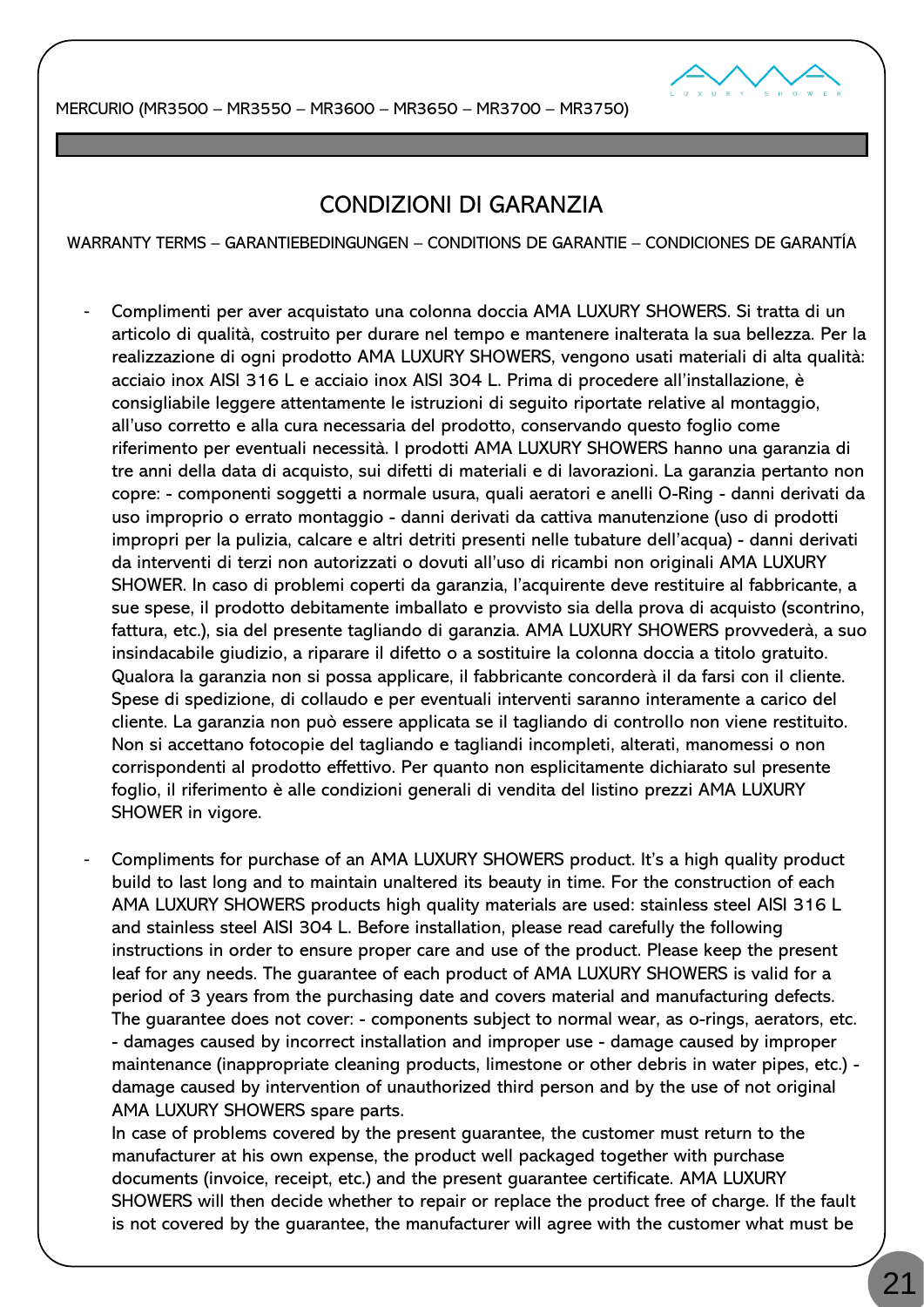

done. All expenses, as transport, testing cost, repair cost will at customer's charge. The guarantee is not valid if the present certificate is not returned together with the product. Photocopied, damaged, incomplete, altered certificate or certificates not belonging to the returned item won't be accepted. For all matters not explicitly declared on the present leaf, the reference is to the General Sales Condition enclosed to the AMA LUXURY SHOWERS price list in force.

- Herzliche Glückwunsche zum Kauf eines Produktes AMA LUXURY SHOWERS. Es ist ein hochwertiges Produkt gebaut, um in der Zeit zu dauern und seine Schönheit intakt bewahren. Für die Erstellung jeder Produkte AMA LUXURY SHOWERS verwendet man nur hochwertigen Materialien: Edelstahl AISI 316 L und Edelstahl AISI 304 L. Bevor Installation sollt man sorgfältig lesen die folgenden Hinweise zum Einbau, richtiger Anwendung und Pflege des Produktes, und diese Blatt als Bezug für jeden Bedarf halten. Die AMA LUXURY SHOWERS Produkte haben eine Garantie von 3 Jahren ab Kaufdatum gegen Material-und Verarbeitungsfehler. So ist die Garantie nicht gültig für - Komponenten, die unterworfen der normalen Verschleiß sind, wie Lüfter und O-Ringe - Schäden, die durch Missbrauch oder unsachgemäße Installation verursacht werden - Schäden, die durch schlechte Wartung (Verwendung ungeeigneter Reinigungsmittel, Kalk und andere Bruchstücke in den Wasserröhre) verursacht warten - Schäden, die durch Eingriffe Dritter nicht zugelassen oder durch die Verwendung von nicht originalen AMA LUXURYSHOWERS Ersatzteile verursacht werden. Im Fall von Problemen durch die Garantie nicht abgedeckt, muss der Käufer an den Hersteller auf seine Kosten das Produkt ordnungsgemäß verpackt und mit dieser Garantiekarte und Kaufbeleg (Kassenzettel, Rechnung, etc.) ausgestattet zurücksenden, AMA LUXURY SHOWERS wird nach eigenem endgültigem Ermessen den Mangel reparieren oder das Produkt kostenlos auswechseln. Wenn die Garantie nicht anwendbar ist, wird der Hersteller, was zu tun, mit dem Kunden vereinbaren. Versand- und Prüfungskosten und eventuelle Reparaturkosten werden völlig zu Last des Kunden sein. Die Garantie gilt nicht, wenn diese Garantiekarte nicht zurückgegeben wird. Keine Fotokopien des Coupons und unvollständige, veränderte, manipulierte Gutscheine akzeptiert werden, sowie nicht entsprechende zu dem tatsächlichen Produkt. Für das, was nicht explizit auf diesem Blatt festgestellt, verweist man auf die Allgemeinen Verkaufsbedingungen der Preisliste von AMA LUXURY SHOWERS in Kraft.
- Félicitations pour l'achat d'un produit de AMA LUXURY SHOWERS. Il s'agit d'un article de qualité, conçu pour durer et maintenir sa beauté intacte. Pour la réalisation de chaque produit AMA LUXURY SHOWERS sont utilisés des matériaux de haute qualité: acier inoxydable AISI 316 L et acier inoxydable AISI 304 L. Avant l'installation, il faut lire attentivement les instructions suivantes concernant le montage, l'utilisation correcte et les soins nécessaires du produit, en conservant cette feuille de référence pour tous les besoins. Les produits de AMA LUXURY SHOWERS ont une garantie de 3 ans à compter de la date d'achat, contre les défauts de matériaux et de fabrication. Ainsi, la garantie ne couvre pas: - composants soumis à une usure normale, tels que les aérateurs et les joints O-Ring - les dommages causés par une fausse utilisation ou une fausse installation - Les dommages causés par un faux entretien (utilisation de produits inadéquats pour le nettoyage, calcaire et autres débris dans les conduites d'eau) - Les dommages causés par les actions de tiers non autorisés ou causés par l'utilisation de pièces de rechange qui ne sont pas originales. En cas de problèmes couverts par la garantie, l'acheteur doit retourner au fabricant, à ses frais, le produit correctement